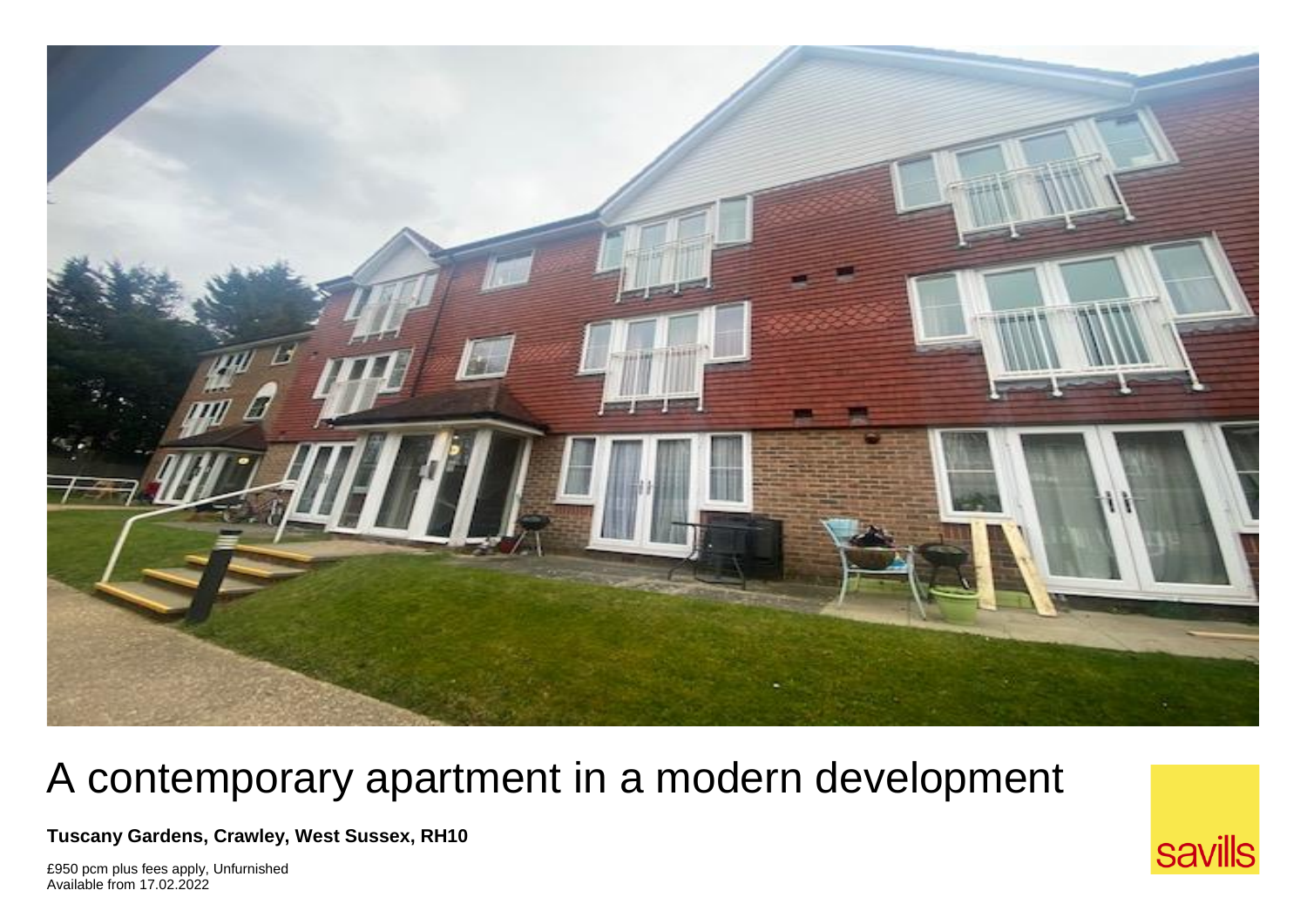• Contemporary apartment • Central location • Security entry phone • Allocated parking for 1 car • Access to communal garden • Photos are representative

## **Local Information**

Ideally located with access to Crawley town centre and train station with direct links to London, Gatwick airport and Manor Royal.

Located to the north-west of the town, Langley Green has a lively community and provides a parade of shops, pub, doctors and rugby club.

There is a primary school and the town centre is accessible via the 24 hour Fastway bus service.

County Oak Retail Park offers a great shopping experience with a range of stores whilst Manor Royal industrial park is also nearby.

## **About this property**

Ideally located for the many amenities that Crawley has to offer, this modern apartment benefits from a contemporary layout and neutral decor throughout.

From the communal entrance the lift rises to the first floor where is apartment is situated.

The front door opens into the internal hall which leads through to the generous living room with a Juliet balcony that allows ample natural light to flood the space.

A door opens into the stylish kitchen fitted with upper and lower units, a range of appliances and a pass through window to the living room.

From the internal hallway the double bedroom is accessible which benefits from a fitted wardrobe. The bathroom boasts a fitted white suite comprising of a bathtub with shower overhead and glass screen, pedestal wash stand and W.C.

Externally the apartment benefits from access to the raised communal gardens which provided multiple seating areas and allocated parking for 1 car

**Local Authority** Crawley Borough Council, Crawley Council Tax Band = B

**Energy Performance** EPC Rating  $= C$ 

## **Viewing**

All viewings will be accompanied and are strictly by prior arrangement through Savills Sevenoaks Lettings Office.